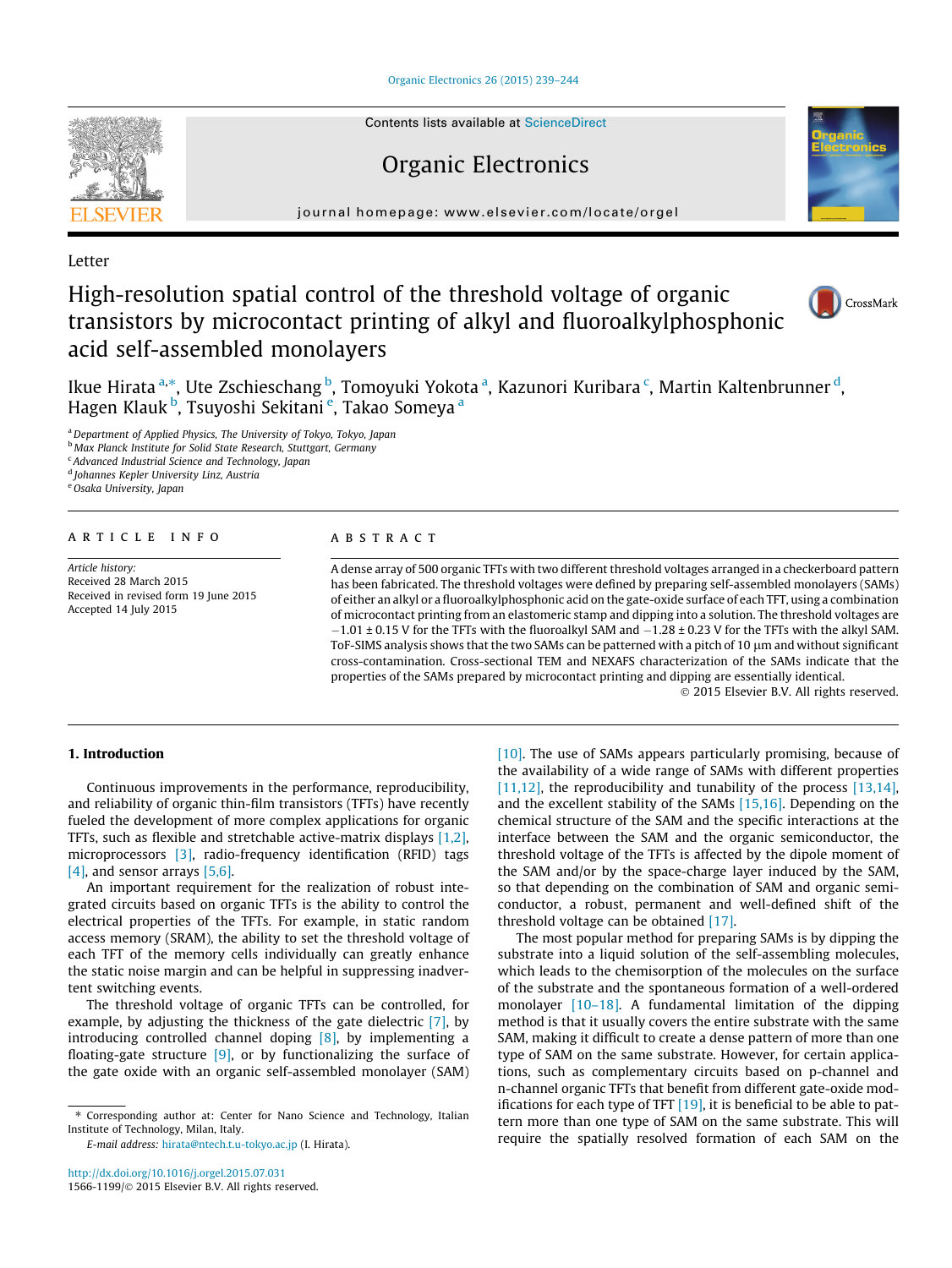substrate, which can be accomplished, for example, by microcontact printing [\[20–23\]](#page-5-0), microwriting [\[24\],](#page-5-0) lithography with ultraviolet radiation [\[25\]](#page-5-0), or combinations thereof [\[26\]](#page-5-0).

Controlling the threshold voltages of organic TFTs in a complex pattern for large-scale integrated circuits requires a precise and deterministic process that can be applied to individual transistors with micron-scale resolution over large areas. In a previous study we demonstrated the formation of two different SAMs (an alkyl and a fluoroalkylphosphonic acid SAM) on the same substrate by microcontact printing [\[27\]](#page-5-0), but with limited resolution and without the ability to pattern the SAMs in an arbitrary geometry.

Here we report on the fabrication and characterization of a dense array of 500 organic TFTs using two different patterned SAMs, so that each TFT has one of two different threshold voltages, depending on the type of SAM prepared on the gate-oxide surface of that transistor. The first SAM was prepared by microcontact printing, and the second SAM was prepared by dipping. A lateral resolution of 5  $\mu$ m was achieved, and no significant contamination of the SAMs was observed by time-of-flight secondary ion mass spectrometry (ToF-SIMS).

#### 2. Experimental

Five different alkyl and fluoroalkylphosphonic acids with three different chain lengths were employed in this work: n-octylphosphonic acid (HC<sub>8</sub>-PA), n-decylphosphonic acid (HC<sub>10</sub>-PA), n-tetradecylphosphonic acid (HC<sub>14</sub>-PA), 3,3,4,4,5,5,6,6,7,7,8,8,8-terdecy lfluoro-n-octylphosphonic acid ( $FC_8$ -PA) and 3,3,4,4,5,5,6,6,7,7,8,8, 9,9,10,10,10-heptadecylfluoro-n-decylphosphonic acid ( $FC_{10}$ -PA).

Microcontact printing was performed using a polydimethylsiloxane (PDMS) stamp with raised and recessed regions arranged in a checkerboard pattern with a pitch of either  $10 \mu m$  (for the structural characterization of the SAMs) or 3–4 mm (for the TFT array). To fabricate the stamp, a layer of a positive photoresist (JSR-PFR 7790G-27cp) was spin-coated onto an oxidized silicon wafer (spin-coating conditions: 700 rpm for 1 s, followed by 2000 rpm for 30 s) and baked at a temperature of 110  $\degree$ C for 90 s. This silicon wafer serves as the master for the fabrication of the PDMS stamp. The photoresist was exposed to a checkerboard pattern using an LED Maskless Lithography System (PMT Cooperation) at the scan speed of 0.6 mm/s. The resist pattern was developed in an aqueous solution of tetramethyl ammonium hydroxide (2.38% NMD) for 60 s. After rinsing with pure deionized water, the resist was baked at a temperature of 110  $\degree$ C for 200 s and coated with a fluoropolymer to facilitate the later release of the PDMS mold. PDMS diluted with hexane was then poured onto the resist pattern, degassed, and vulcanized at room temperature. Finally, the PDMS stamp was peeled from the silicon master.

An array of 500 organic TFTs with a pitch identical to that of the PDMS stamp and covering an area of  $4 \times 4$  cm<sup>2</sup> was fabricated on a 50 µm thick flexible polyimide substrate. The TFTs were fabricated in the bottom-gate, top-contact device structure. 40 nm thick aluminum gate electrodes were deposited by thermal evaporation in vacuum through a shadow mask. The surface of the aluminum gate electrodes was exposed to a oxygen plasma to form a 4 nm thick layer of aluminum oxide (AlO<sub>x</sub>). The freshly grown AlO<sub>x</sub> surface is characterized by a large density of hydroxyl groups, thus providing an excellent template for the formation of high-quality phosphonic acid SAMs  $[15,16,27]$ . FC<sub>8</sub>-PA and HC<sub>8</sub>-PA SAMs were chosen for the TFTs, because in a preliminary experiment, TFTs with these two SAMs had shown better electrical performance than TFTs with  $FC_{10}$ -PA and HC<sub>10</sub>-PA SAMs (see Fig. S2 and Table S1).

The process to pattern the two SAMs on the same substrate by a combination of microcontact printing (for the first SAM) and dipping (for the second SAM) is illustrated in [Fig. 1.](#page-2-0) To prepare the first SAM, the PDMS stamp was immersed into a 2-propanol solution of  $FC<sub>8</sub>-PA$  (1 mM) for 5 min, then dried with nitrogen. The stamp was then aligned with respect to the array of gate electrodes on the polyimide substrate and brought into contact with the substrate for 10 min. This leads to the transfer and chemisorption of  $FC<sub>8</sub>-PA$  molecules from the raised regions of the stamp onto the surface of the plasma-oxidized gate electrodes, thus covering the gate electrodes of half of the TFTs of the array with  $FC_8-PA$  molecules. After removing the PDMS stamp from the substrate, the substrate was immersed into a 2-propanol solution of  $HC_8$ -PA (1 mM) overnight. This leads to the self-assembly of an  $HC_8$ -PA monolayer on those plasma-oxidized gate electrodes that had not been previously covered with  $FC_8-PA$  molecules during the microcontactprinting step, thus producing a checkerboard pattern of TFTs with  $FC_8$ -PA and  $HC_8$ -PA SAMs. Finally, the substrate was rinsed with 2-propanol and annealed at a temperature of  $100 °C$  for  $10$  min in order to stabilize the monolayers [\[28\]](#page-5-0).

After the formation of the two SAMs, a 30 nm thick layer of the small-molecule organic semiconductor dinaphtho[2,3-b:2',3'-f]thi eno[3,2-b]thiophene (DNTT) [\[29,30\]](#page-5-0) and 50 nm thick Au source and drain contacts were vacuum-deposited through shadow masks. The TFTs have a channel length of approximately  $40 \mu m$ and a channel width of 1000 µm. All electrical measurements were performed in ambient air at room temperature.

#### 3. Structural characterization of the SAMs

Cross-sectional transmission electron microscopy (TEM), time-of-flight secondary ion mass spectroscopy (ToF-SIMS) and near-edge X-ray absorption fine structure (NEXAFS) spectroscopy were performed to characterize the morphology, the molecular composition and the molecular orientation of the SAMs. For these experiments, the SAMs were prepared on silicon substrates covered with a 100 nm thick layer of thermally grown  $SiO<sub>2</sub>$ , a 40 nm thick layer of aluminum, and a 4 nm thick layer of oxygen-plasma-grown  $AIO<sub>x</sub>$ .

The cross-sectional TEM images were obtained using a Hitachi High-Tech H-9000UHR microscope at an acceleration voltage of 300 kV. [Fig. 2](#page-2-0)a shows the cross section through a  $Si/SiO<sub>2</sub>/Al/AlO<sub>x</sub>/$ SAM stack with an  $HC_{14}$ -PA SAM prepared by microcontact printing, [Fig. 2](#page-2-0)b shows the cross section through a  $Si/SiO<sub>2</sub>/Al/AlO<sub>x</sub>/SM$  stack with an  $HC_{14}$ -PA SAM prepared by dipping, and [Fig. 2](#page-2-0)c shows the cross section through a  $Si/SiO_2/A1/AIO_x$  stack without SAM. Although the interface between the  $AIO<sub>x</sub>$  layer and the SAM is difficult to discern, the images indicate that the total dielectric thickness is larger by about 1 nm in  $Fig. 2a$  and b than in [Fig. 2](#page-2-0)c. The thickness of the HC<sub>14</sub>-PA SAMs is expected to be about 1.7 nm [\[31\]](#page-5-0), *i.e.*, 70% larger than the increase in thickness indicated by the TEM cross-sectional images, but this deviation may be due to the fact that the interfaces between the various layers are not perfectly smooth, that the density of the SAM is smaller than that of the layers below and above the SAM, and that the TEM image is the result of electron absorption along the entire thickness of the specimen. Both the SAM prepared by microcontact printing and the SAM prepared by dipping appear continuous and without apparent defects.

[Fig. 3](#page-2-0) shows ToF-SIMS images of a checkerboard pattern of an  $FC_{10}$ -PA SAM prepared by microcontact printing followed by the preparation of an  $HC_{10}$ -PA SAM by dipping. The checkerboard pattern has a pitch of 10  $\mu$ m. [Fig. 3a](#page-2-0)–c show the spatial distributions of the measured intensities of the  $Al_3O_6H_2$  signal, the F signal and the CH signal on the substrate surface, respectively. In principle, there are two conceivable contamination paths: one is the unintended desorption of the first SAM from the  $AIO<sub>x</sub>$  surface during the dipping process (during which the second SAM is formed), and the other is the unintended adsorption of molecules during the dipping process onto the first SAM (formed previously by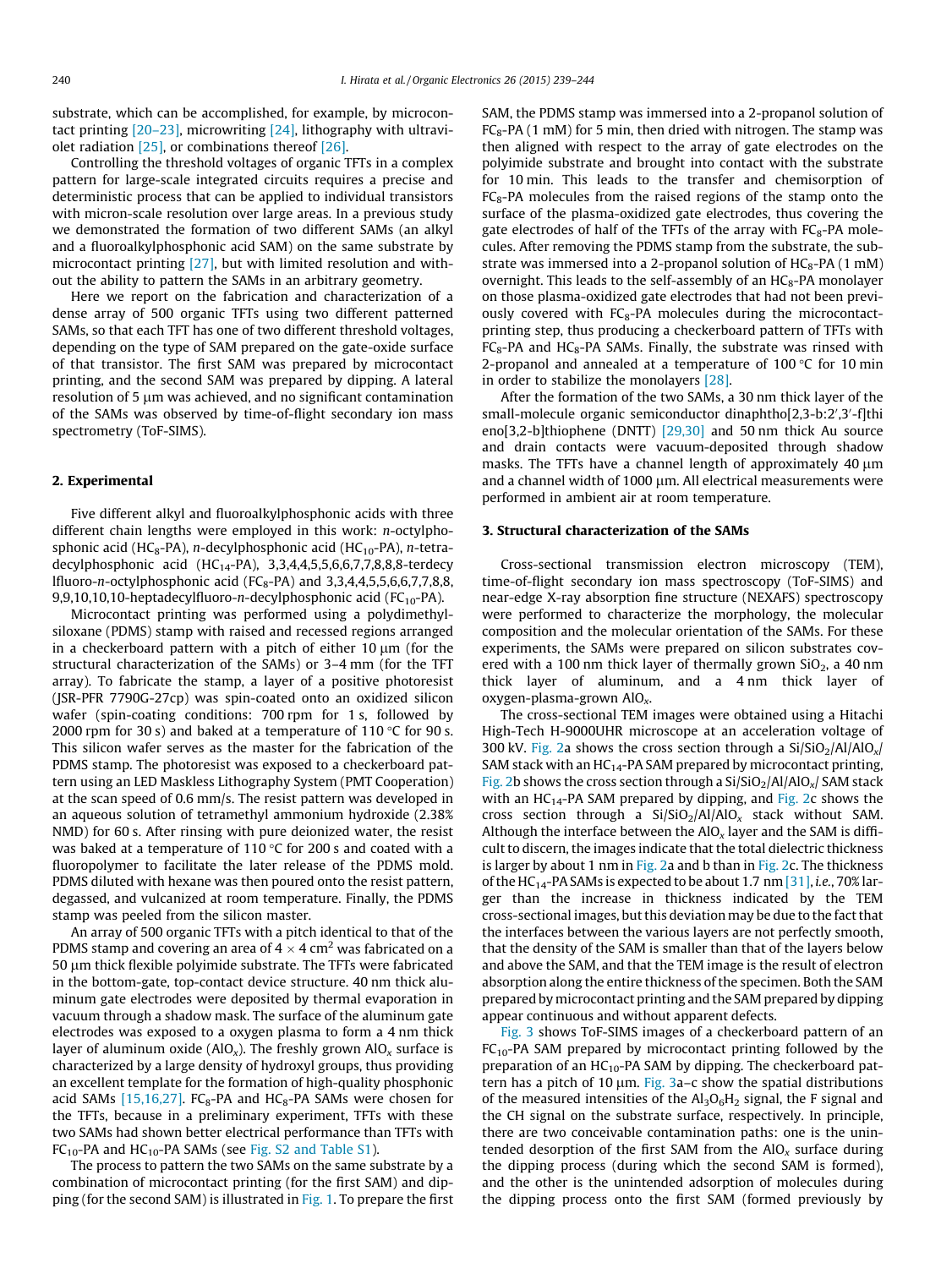<span id="page-2-0"></span>

Fig. 1. Process flow for the preparation of a high-resolution checkerboard pattern of two different SAMs on the same substrate. First, a patterned PDMS stamp is immersed into a 2-propanol solution (1 mM) of the first molecule (FC<sub>8</sub>-PA), so that the molecules are adsorbed on the stamp. The molecules are then transferred from the raised regions of the stamp to the substrate by microcontact printing, leading to the formation of a patterned FC<sub>8</sub>-PA SAM on the substrate. The substrate is then immersed into a 2-propanol solution (1 mM) of the second molecule (HC<sub>8</sub>-PA), resulting in the formation of an HC<sub>8</sub>-PA SAM in those regions of the substrate not covered with an FC<sub>8</sub>-PA SAM. Finally, the substrate is rinsed with pure 2-propanol and annealed at a temperature of 100  $\degree$ C for 10 min.



Fig. 2. Cross-sectional TEM images of the gate dielectric. (a) Cross section through a Si/SiO<sub>2</sub>/Al/AlO<sub>x</sub>/SAM stack with an HC<sub>14</sub>-PA SAM prepared by microcontact printing. (b) Cross section through a Si/SiO<sub>2</sub>/Al/AlO<sub>x</sub>/SAM stack with an HC<sub>14</sub>-PA SAM prepared by dipping. (c) Cross section through a Si/SiO<sub>2</sub>/Al/AlO<sub>x</sub> stack without SAM.



Fig. 3. ToF-SIMS images of a checkerboard pattern of an FC<sub>10</sub>-PA SAM prepared by microcontact printing, followed by an HC<sub>10</sub>-PA SAM prepared by dipping. The checkerboard pattern has a pitch of 10 µm. (a) Intensity distribution of the Al<sub>3</sub>O<sub>6</sub>H<sub>2</sub> signal. (b) Intensity distribution of the F signal. (c) Intensity distribution of the CH signal.

microcontact printing). However, in Fig. 3b and c, the intended checkerboard pattern produced by microcontact printing of the  $FC_{10}$ -PA SAM followed by the preparation of the HC<sub>10</sub>-PA SAM by dipping is clearly recognized, and it can be seen that the areas with large intensities of the F and CH signals are complementary, without visible overlap or cross-contamination.

For comparison, ToF-SIMS images of a checkerboard pattern of an  $FC_{10}$ -PA SAM prepared by microcontact printing (not followed by the preparation of a second SAM) are shown in Fig. S1a–c. Comparing Figs. S1b and 3b, it can be seen that the intensity of the F signal in the microcontact-printed regions in Fig. S1b is stronger than the intensity of the F signal in the microcontact-printed regions in Fig. 3b; the reason is that in Fig. 3b, the substrate was rinsed with pure 2-propanol after the final process step, whereas rinsing was omitted in Fig. S1b. This illustrates the importance of performing a final rinsing step.

Furthermore, ToF-SIMS images of a checkerboard pattern of  $HC_{10}$ -PA and  $FC_{10}$ -PA SAMs prepared in the reverse order (*i.e.*, alkyl SAM prepared by microcontact printing in the first step, followed by preparing the fluoroalkyl SAM by dipping) are shown in Fig. S1d–f. Comparing Fig. S1e and Fig. 3b, it can be seen that the areas in which the  $HC_{10}$ -PA SAM was prepared by microcontact printing in Fig. S1e are slightly contaminated with fluorine, whereas the areas in which the  $HC_{10}$ -PA SAM was prepared by dipping in Fig. 3b are very clean. This suggests that some contamination occurred due to the unintended adsorption of  $FC_{10}$ -PA molecules onto the existing  $HC_{10}$ -PA SAM during dipping (Fig. S1e), whereas no contamination occurred when the  $FC_{10}$ -PA SAM was prepared first, followed by the preparation of the  $HC_{10}$ -PA SAM by dipping. Therefore, the latter sequence was chosen for the fabrication of the TFT array.

NEXAFS spectroscopy was performed to examine whether the orientation of the molecules within the SAM is affected by the method by which the SAMs are prepared. From NEXAFS measurements performed on SAMs based on n-octadecylphosphonic acid (HC18–PA) prepared by dipping, Kuribara et al. previously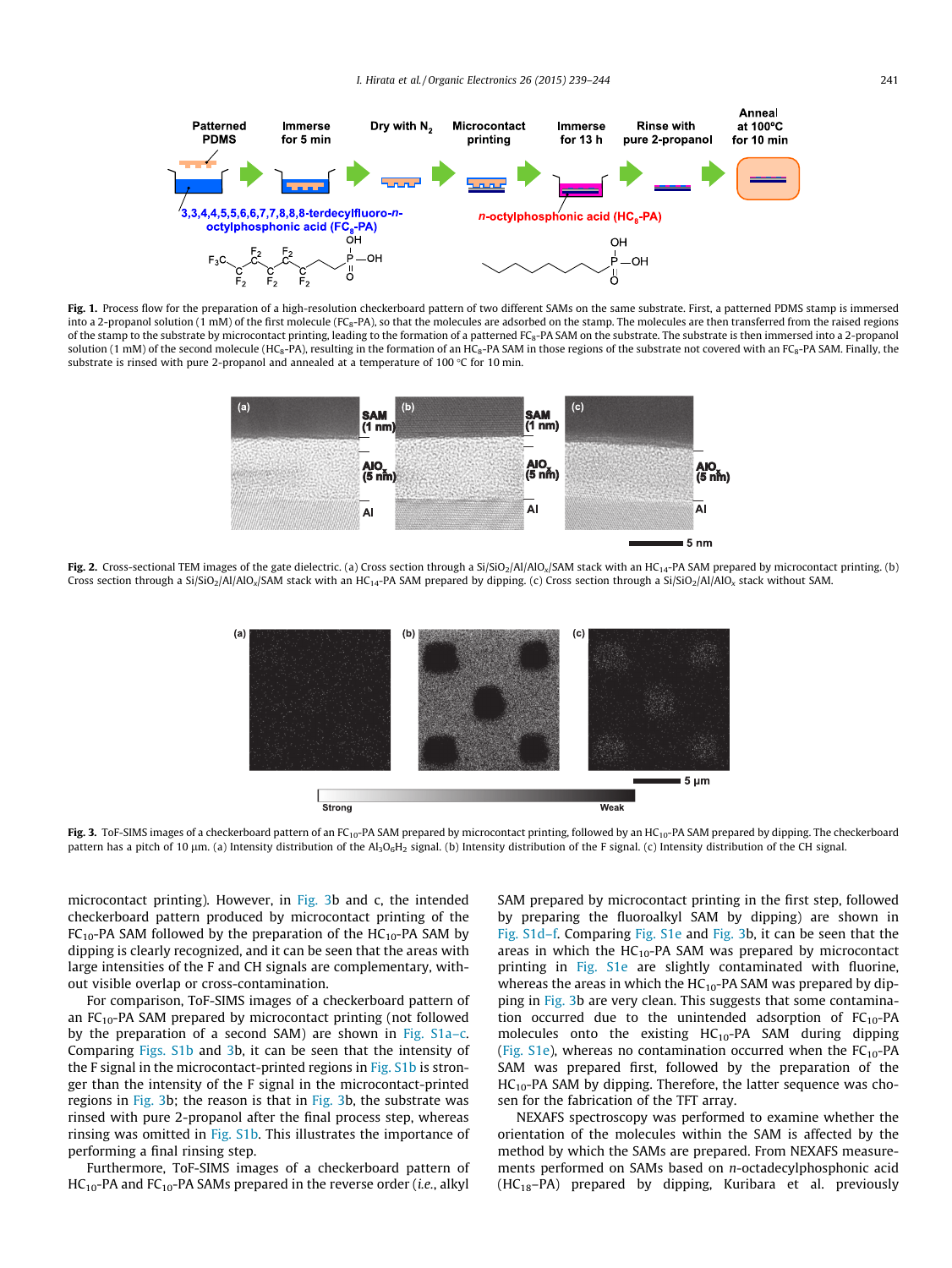determined a dichroic ratio of 0.5–0.6, corresponding to a tilt angle of about  $14-16^{\circ}$  from the surface normal for the molecules in these SAMs [\[15\].](#page-5-0)

Fig. 4a–c shows the NEXAFS partial electron yield spectra acquired for X-ray incident angles of 75 $\degree$ , 55 $\degree$ , and 35 $\degree$  on HC<sub>14</sub>-PA SAMs prepared on  $Si/SiO_2/Al/AlO_x$  substrates by three different protocols: Microcontact printing followed by rinsing with 2-propanol and annealing at a temperature of 100 °C (sample 1; Fig. 4a), microcontact printing without rinsing or annealing (sample 2; Fig. 4b), and dipping followed by rinsing and annealing (sample 3; Fig. 4c). The spectra are very similar to those reported by Kuribara et al. [\[15\]](#page-5-0). The signal peaks measured at an energy of 287.8 eV correspond to the C1s to  $\sigma^*$  transitions attributed to C–H bonds. From the integrated intensities of the  $\sigma^*_{\mathsf{C-H}}$  resonance at 287.8 eV, virtually identical dichroic ratios of 0.39–0.40 were extracted from all spectra, indicating an approximately upright orientation of the  $HC_{14}$ -PA molecules regardless of the preparation method.

In Fig. 4d, the intensities of the spectra at post-edge 318 eV of the three different samples are compared. As can be seen, the intensities measured for sample 1 (microcontact printing followed by rinsing and annealing) and sample 3 (dipping followed by rinsing and annealing) are very similar, whereas the intensity measured for sample 2 (microcontact printing without rinsing or annealing) is notably larger, which indicates the presence of excess molecules not incorporated into the SAM on sample 2 and confirms the importance of rinsing and annealing after microcontact printing.

#### 4. Transistor characteristics

An array of 500 organic TFTs was fabricated on flexible polyimide foil. [Fig. 5a](#page-4-0) and b show photographs of one of the transistors and of the array. The electrical TFT characteristics were measured in ambient air at room temperature using a semiconductor parameter analyzer (Agilent B1500). [Fig. 5](#page-4-0)c shows the distribution of the threshold voltage across the array of 500 TFTs. It can be clearly seen that the threshold voltage alternates between two distinct values along each row and each column of the array, confirming that the two SAMs ( $FC<sub>8</sub>-PA$  and  $HC<sub>8</sub>-PA$ ) indeed form the intended checkerboard pattern. [Fig. 5](#page-4-0)d shows representative transfer curves of a TFT with an  $FC_8$ -PA SAM (formed by microcontact printing) and of a TFT with an  $HC_8$ -PA SAM (formed by dipping). The threshold voltages and carrier mobilities extracted from the transfer curves are  $-1.10$  V and 1.63 cm<sup>2</sup>/Vs for the TFT with the FC<sub>8</sub>-PA SAM and  $-1.29$  V and 1.76 cm<sup>2</sup>/Vs for the TFT with the HC<sub>8</sub>-PA SAM. These carrier mobilities are very similar to those previously reported for DNTT TFTs fabricated on polyimide substrates [\[15,32\],](#page-5-0) which indicates that the process for the patterning of the SAMs described here does not impair the carrier mobility of the TFTs.

The transfer curves of all 500 TFTs are shown in Fig. S3, and the histograms of the threshold voltages and the carrier mobilities extracted from all 500 TFTs are shown in [Fig. 5](#page-4-0)e and f. 467 of the 500 TFTs (i.e., 93%) were found to be functional. The average threshold voltage is  $-1.01 \pm 0.15$  V for the TFTs with the FC<sub>8</sub>-PA SAM and  $-1.28 \pm 0.23$  V for the TFTs with the HC<sub>8</sub>-PA SAM, and the average carrier mobility is  $1.37 \pm 0.38$  cm<sup>2</sup>/Vs for the TFTs with the FC<sub>8</sub>-PA SAM and  $1.76 \pm 0.52$  cm<sup>2</sup>/Vs for the TFTs with the  $HC_8$ -PA SAM. The spatial distributions of the carrier mobility and on/off current ratio across the array are shown in Fig. S4a and b.

[Figs. 5](#page-4-0)e and S4a indicate that the carrier mobility of the TFTs with the  $FC_8$ -PA SAM is smaller by about 20% than the mobility of the TFTs with the  $HC_8$ -PA SAM. The fact that the mobility of the TFTs with the fluoroalkyl SAM is somewhat smaller than the mobility of the TFTs with the alkyl SAM is consistent with similar observations reported in the literature for various organic semiconductors [\[11–14,19,27\]](#page-5-0). One explanation that has been put



Fig. 4. NEXAFS characterization of the SAMs. (a) NEXAFS spectra of an HC<sub>14</sub>-PA SAM prepared by microcontact printing, followed by rinsing with 2-propanol and annealing at 100 °C. The X-ray incident angle is 75° (black curve), 55° (red curve), and 35° (blue curve). (b) NEXAFS spectra of an HC<sub>14</sub>-PA SAM prepared by microcontact printing without rinsing or annealing. (c) NEXAFS spectra of an HC<sub>14</sub>-PA SAM prepared by dipping, followed by rinsing with 2-propanol and annealing at 100 °C. (d) Intensities of the NEXAFS spectra in the post-edge region (318 eV) of HC<sub>14</sub>-PA SAMs prepared by microcontact printing with rinsing and annealing (sample 1), by microcontact printing without rinsing or annealing (sample 2), and by dipping with rinsing and annealing (sample 3). (For interpretation of the references to color in this figure legend, the reader is referred to the web version of this article.)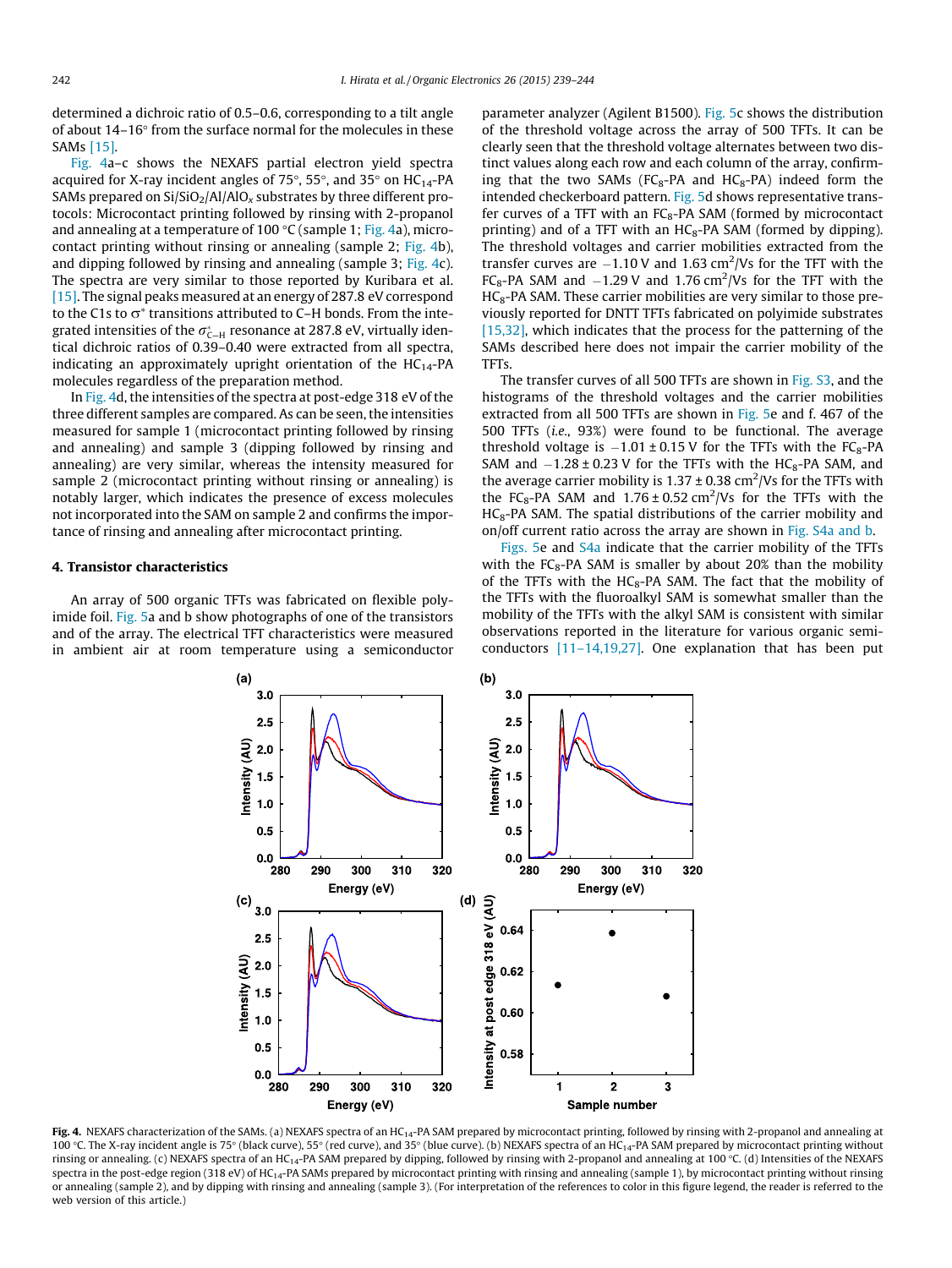<span id="page-4-0"></span>

Fig. 5. Electrical characterization of the organic transistors. (a and b) Photographs of an individual TFT and of an array of 500 TFTs. (c) Distribution of the threshold voltage across the array of 500 TFTs. (d) Representative transfer curves of a TFT with an FC<sub>8</sub>-PA SAM prepared by microcontact printing (blue curves) and of a TFT with an HC<sub>8</sub>-PA SAM prepared by dipping (red curves). Solid lines indicate the drain currents, dotted lines the gate currents. (e and f) Histograms of the carrier mobilities and threshold voltages of 250 TFTs with an FC<sub>8</sub>-PA SAM (blue data points) and 250 TFTs with an HC<sub>8</sub>-PA SAM (red data points). (For interpretation of the references to color in this figure legend, the reader is referred to the web version of this article.)

forward by Mityashin et al. based on results from a multiscale modeling study is related to the observation that the energetic disorder in the organic semiconductor layer is notably larger when the semiconductor is deposited onto a fluoroalkyl SAM, as opposed to an alkyl SAM [\[33\],](#page-5-0) and that this larger energetic disorder leads to a smaller carrier mobility [\[34\].](#page-5-0)

## 5. Discussion

From the cross-sectional TEM and NEXAFS characterization of the SAMs, it is inferred that the structural properties of the SAMs are essentially identical, regardless of whether they were prepared by microcontact printing or by dipping. This confirms the chemisorption of the phosphonic acid molecules from the PDMS stamp onto the substrate surface and the formation of a self-assembled monolayer with an approximately upright orientation of the molecules.

Although the ToF-SIMS analysis indicates that there may be a small amount of contamination under certain conditions (i.e., when a substrate covered with an alkylphosphonic acid SAM is dipped into a solution of a fluoroalkylphosphonic acid; see Fig. S1e), the analysis also shows that this contamination path can be avoided simply by first preparing the fluoroalkylphosphonic acid SAM and then the alkylphosphonic acid SAM (see [Fig. 3](#page-2-0)). The ToF-SIMS results also indicate that there is no discernable contamination from the microcontact printing itself (see [Figs. 3b](#page-2-0) and S1b). This is consistent with the very small surface-diffusion distance (100 nm) that has been reported for microcontact-printed alkanethiol SAMs [\[35\]](#page-5-0), which is much smaller than the feature size of our TFTs (tens of microns). The same study [\[35\]](#page-5-0) also showed that vapor-phase transport of the self-assembling molecules from the recessed regions of the stamp onto the substrate surface is negligible as well. The fact that the cross-contamination during the

successive preparation of the SAMs is insignificant is reflected in the fact that we have been able to obtain a checkerboard pattern of two distinct, well-defined threshold voltages in an array of 500 TFTs (see Fig. 5c).

## 6. Conclusion

In conclusion, we have fabricated a dense array of 500 organic TFTs with spatially controlled threshold voltages defined using patterned alkyl and fluoroalkylphosphonic acid SAMs prepared by a combination of microcontact printing and dipping. The average threshold voltages are  $-1.01 \pm 0.15$  V for the TFTs with the fluoroalkyl SAM and  $-1.28 \pm 0.23$  V for the TFTs with the alkyl SAM. ToF-SIMS analysis shows that the SAMs can be patterned with a pitch of  $10 \mu m$  and without significant cross-contamination. Cross-sectional TEM and NEXAFS characterization of the SAMs indicate that the properties of the SAMs prepared by microcontact printing and dipping are essentially identical.

### Acknowledgments

This research was supported by the New Energy and Industrial Technology Development Organization (NEDO), the Project for Developing Innovation Systems of the Ministry of Education, Culture, Sports, Science and Technology (MEXT), and a Grant-in-Aid for Japan Society for the Promotion of Science (JSPS) Fellows Japan (Grant Number 251366). I.H. is grateful to the Research Fellowships for Young Scientists of JSPS.

#### Appendix A. Supplementary data

Supplementary data associated with this article can be found, in the online version, at [http://dx.doi.org/10.1016/j.orgel.2015.07.](http://dx.doi.org/10.1016/j.orgel.2015.07.031) [031.](http://dx.doi.org/10.1016/j.orgel.2015.07.031)